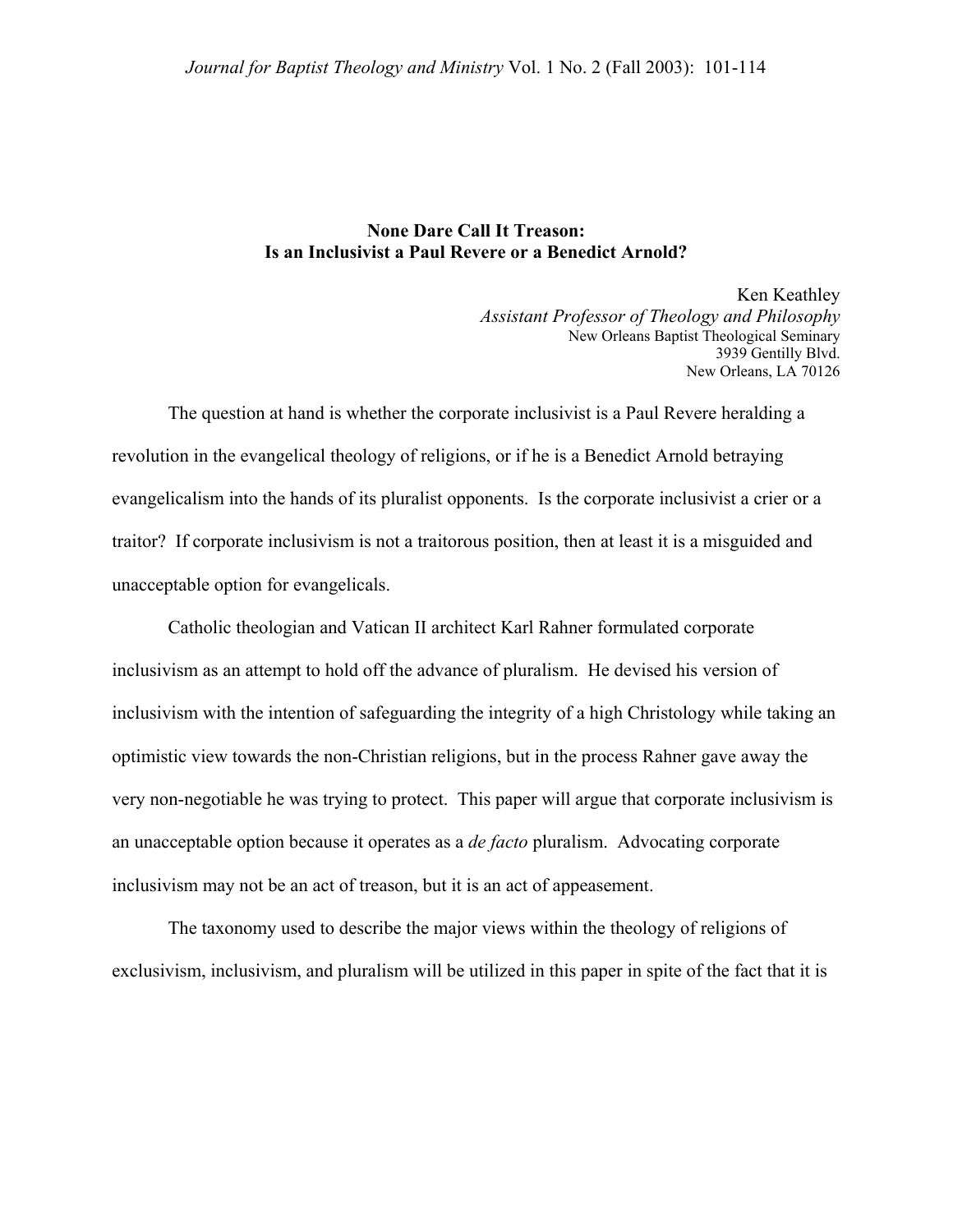hard to find anyone who likes this system of classification.<sup>1</sup> Several have attempted to provide alternatives, but the threefold typology remains dominant.<sup>[2](#page-1-1)</sup>

This paper also makes the important distinction between private and corporate inclusivism.<sup>[3](#page-1-2)</sup> Private inclusivism contends that one who is accepted by God apart from the preaching of the Gospel is saved in spite of whatever religion to which he may be an adherent. His religious orientation plays no part in his salvation and in fact is a definite hindrance. The non-Christian's ignorant beliefs, if sincere, are inculpable but have no positive role in his relationship with God.

Corporate inclusivism, in contrast, argues that the non-Christian religions mediate the work of Christ. Corporate inclusivists distinguish their position from pluralism by arguing that even though they agree with pluralists that the world religions can be conduits of saving grace,

<span id="page-1-1"></span> <sup>2</sup> Okholm and Phillips attempt to replace the threefold typology with a twofold one: *particularism* and *pluralism*. See Dennis L Okholm and Timothy R. Phillips, "Introduction," in *More Than One Way? Four Views on Salvation in a Pluralistic World,* Dennis L. Okholm and Timothy R. Phillips, eds. (Grand Rapids: Zondervan, 1995), 16-17.

<span id="page-1-0"></span> $\frac{1}{1}$ *Exclusivism* holds that an explicit response of repentance and faith to the preaching of the Gospel is necessary for salvation. Until recently, this has been the dominant position of the church and still is the majority position in conservative evangelical circles. *Pluralism* looks upon the non-Christian religions as alternative and valid venues for the salvific work of God. Unlike the classic liberal of times past, the pluralist does not see the various religions as expressions of the same religious impulse, but as unique systems in their own right, believing there should be no attempt to reconcile or judge between the competing truth claims. Offered by its proponents as a mediating position, *inclusivism* posits that even though the work of Christ is the only means of salvation, it does not follow that explicit knowledge of Christ is necessary in order for one to be saved. In contrast to pluralism, inclusivism agrees with exclusivism in affirming the particularity of salvation in Jesus Christ. But unlike exclusivism, inclusivism holds that an implicit faith response to general revelation can be salvific. God expects from man a response proportional to the light given. Saving faith is not characterized so much by its cognitive content as it is by its reverent quality. Perhaps pluralists are the most fond of the threefold taxonomy since the terms cast them in the most positive light. This should not be surprising since the pluralist Alan Race coined the terms.

<span id="page-1-2"></span><sup>&</sup>lt;sup>3</sup>Different authors use different labels to differentiate between the two types of inclusivism. Carson distinguishes between "hard" and "soft" inclusivism. See D. A. Carson, *Gagging of God: Christianity Confronts Pluralism*, (Grand Rapids: Zondervan, 1996), 279-80. Stan Grenz uses the terms "negative" and "positive" to describe the two types of inclusivism. See Stanley Grenz, "Toward an Evangelical Theology of Religions," *Journal of Ecumenical Studies* 31, No. 1-2 (Winter-Spring 1994): 53. Knitter calls the two types "private" and "communal" inclusivism. See Paul Knitter, *No Other Name?* 126-27. For the purposes of this paper the terms "private" and "corporate" inclusivism will be used. The terms "private" and "corporate" highlight the point of difference between the two positions.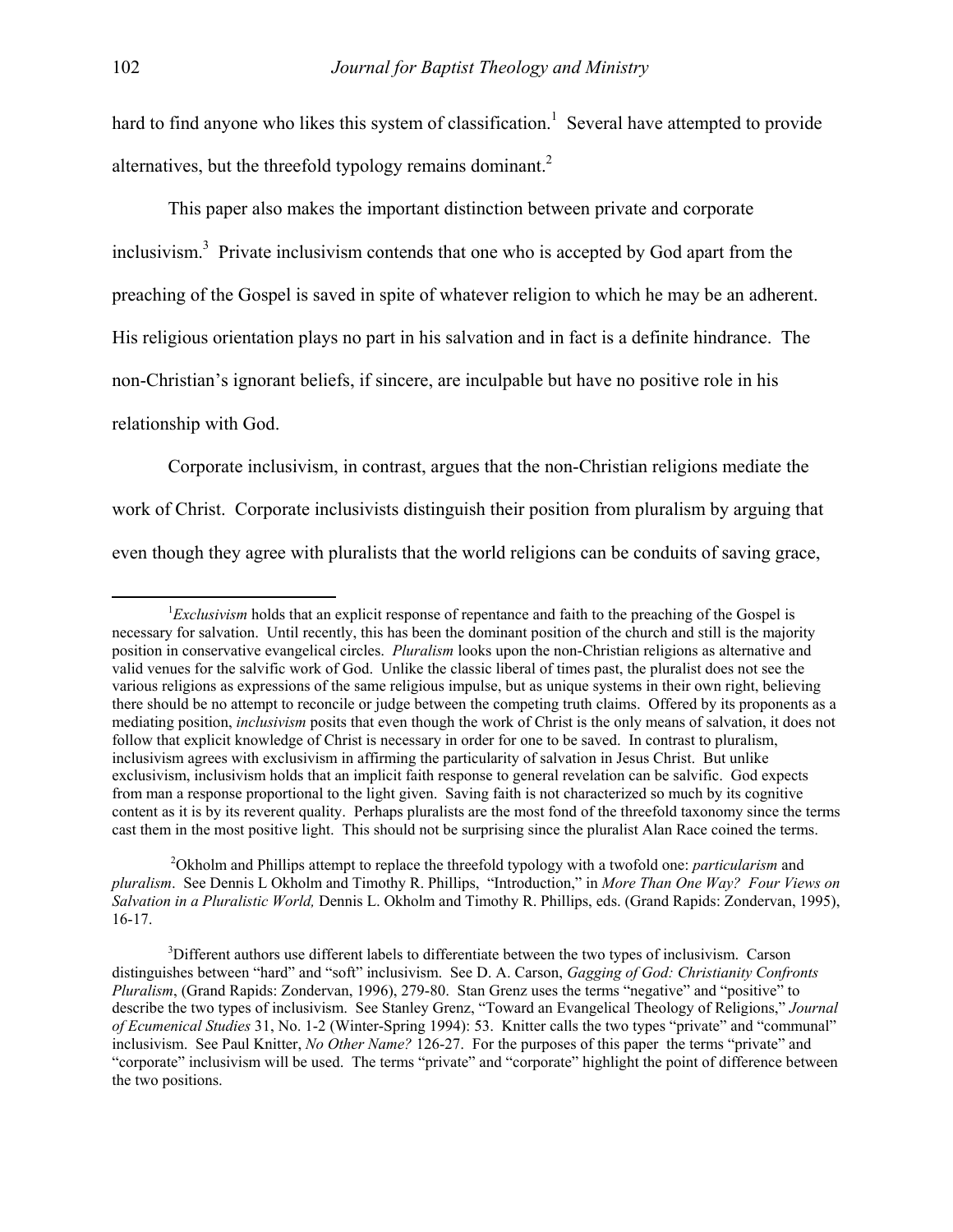they believe that this efficacious favor is provided by the work of Christ upon the cross. This is why Rahner refers to the members of the world religions as "anonymous Christians." Corporate inclusivism makes much bolder claims than does private inclusivism and until recently was not as widely accepted. This paper examines the corporate form of inclusivism rather than the private version.

Are evangelical inclusivists open to a communal or corporate type of inclusivism that sees God mediating salvation through non-Christian belief systems? So far, they have provided a variety of answers: "Sometimes," "Maybe," and "Yes." Clark Pinnock says, "Sometimes." He rejects Rahner's fulfillment paradigm in favor of what he calls a modal approach—i.e., that each of the world religions should be assessed on a case-by-case basis.<sup>[4](#page-2-0)</sup> He reasons that all religions, including Christianity, are a mixture of truth and error. Some contain enough truth to mediate grace while others are so evil that they only lead astray.

John Sanders says, "Maybe." The viability of corporate inclusivism as an option for evangelicals is considered by him to be an unanswered question. He states, "Regarding the question whether people are saved *through* or *in spite of* other religions, evangelical inclusivists are still sorting themselves out."<sup>[5](#page-2-1)</sup> However, one evangelical inclusivist, Stan Grenz, clearly says, "Yes." He has no qualms with affirming corporate inclusivism. Grenz states, "Just as in the biblical era, so also today, wherever people are drawn—even through other religions—to worship the most high God, there the true God is known."<sup>[6](#page-2-2)</sup>

<span id="page-2-0"></span> $\frac{1}{4}$ Clark Pinnock, "An Inclusivist View," in *More Than One Way? Four Views on Salvation in a Pluralistic World.* Dennis L. Okholm and Timothy R. Phillips, eds. (Grand Rapids: Zondervan, 1995), 99-100.

<sup>5</sup> John Sanders, "Evangelical Responses to Salvation Outside the Church," *Christian Scholar's Review* 24 (1994): 55.

<span id="page-2-2"></span><span id="page-2-1"></span><sup>6</sup> Grenz, "Toward an Evangelical Theology of Religions," 64.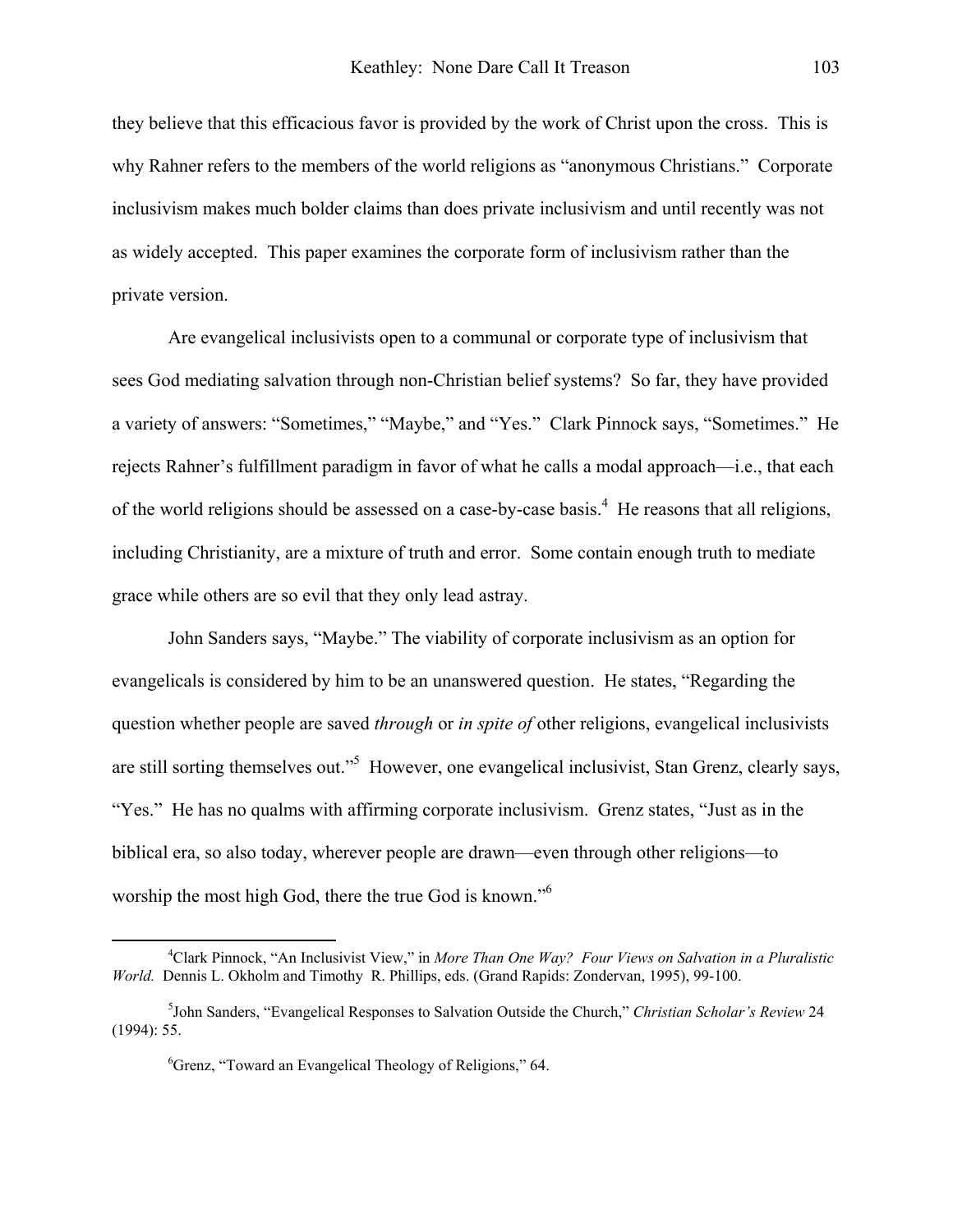## **Strengths of Corporate Inclusivism**

 Corporate inclusivism has a number of strengths that commends it to some evangelicals. First, it has an optimistic outlook towards humanity and the world religions. Exclusivists agree both with Barth that all religions are expressions of unbelief and with Augustine that the moral fruits of other religions are "splendid vices."<sup>[7](#page-3-0)</sup> All humanity is at war with God, according to exclusivists, and the non-Christian religions are manifestations of that rebellion. In contrast, corporate inclusivists believe that, due to a prevenient work of grace, all people are orientated toward God and all sincere religious activities and beliefs are groping searches for him.

 In the corporate inclusivist scheme, Christianity is the apex of the world religions rather than their adversary. Christianity, or more specifically Christ, is the revelation of the God for whom the adherents of the other religions are searching and as such is the fulfillment of the other religions. The world religions are completed by Christianity rather than replaced. The non-Christian is a fellow traveler with the Christian.

 A second strength of corporate inclusivism is that it is consistent with a belief that God has a universal salvific will. David Clark claims that it is impossible to reconcile exclusivism with faith in God's genuine desire for all to be saved. $8\,$  $8\,$  In fact, many exclusivists such as Loraine Boettner and John Piper specifically deny any type of universal salvific intent on the part of the Father.<sup>[9](#page-3-2)</sup> These Calvinists are consistent with Calvin himself, who states:

<span id="page-3-0"></span> $\overline{\phantom{a}}$ See Karl Barth, *Church Dogmatics* 1/2 (New York: Scribner, 1955), 299-300; and Augustine, *City of God* (New York: Cambridge Press, 1998), XIX.25.

<span id="page-3-1"></span><sup>8</sup> <sup>8</sup>David K. Clark, "Is Special Revelation Necessary For Salvation?" in *Through No Fault Of Their Own?* William V. Crockett and James G. Sigountos, eds. (Grand Rapids: Baker, 1991), 45.

<span id="page-3-2"></span><sup>&</sup>lt;sup>9</sup>Boettner presents those born in Mongolia as examples of those whom God does not want. He states: "When God places people in such conditions we may be sure that He has no more intention that they shall be saved than He has that the soil of northern Siberia, which is frozen all the year round, shall produce crops of wheat." Loraine Boettner, *The Reformed Doctrine of Predestination* (Grand Rapids: Eerdmans, 1954), 117. See also John Piper, *Let the Nations Be Glad!* (Grand Rapids: Baker, 1993), 137-40.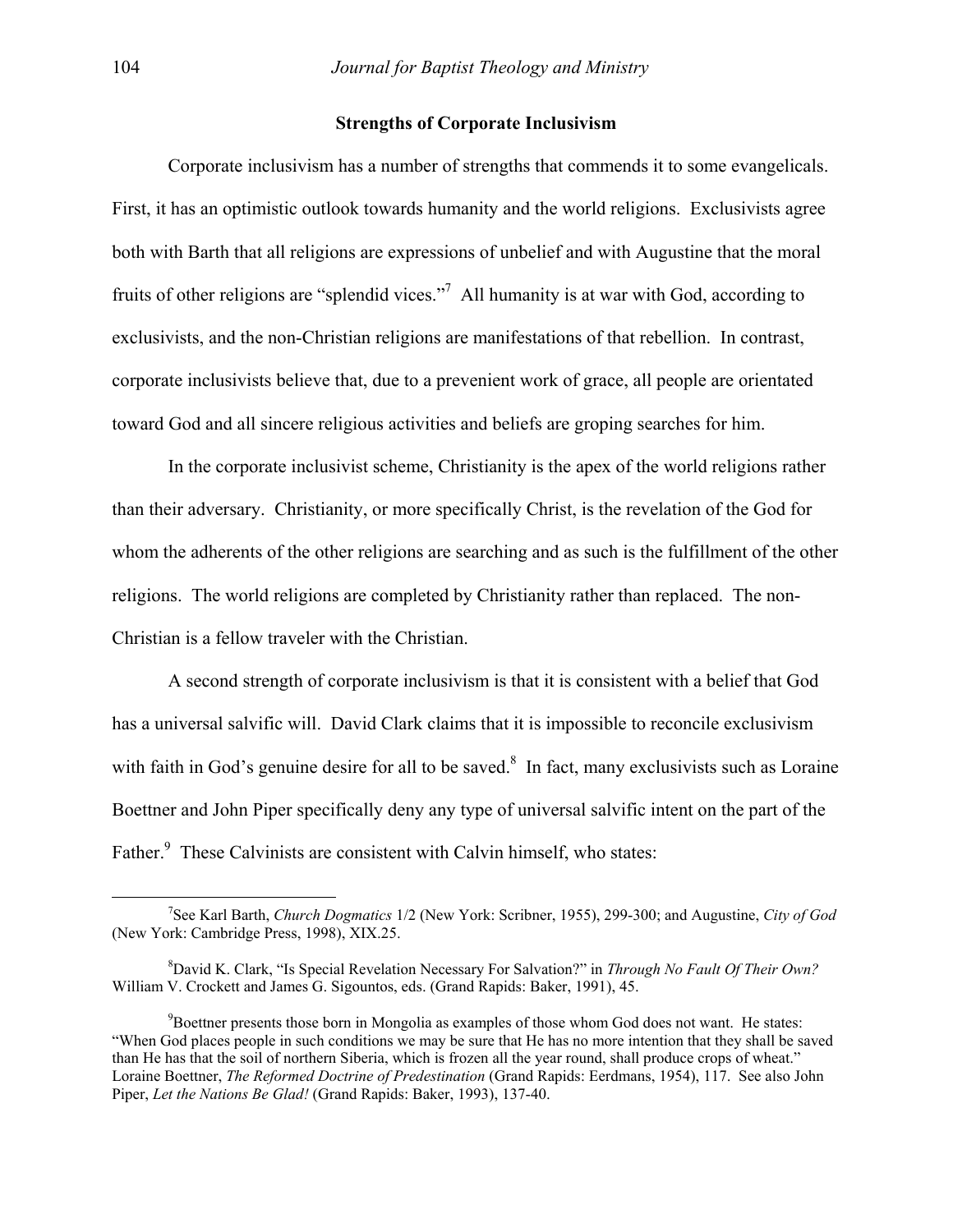Those, therefore, whom he has created for dishonor during life and destruction at death, that they may be vessels of wrath and examples of severity, in bringing to their doom, he at one time deprives of the means of hearing his word, at another by the preaching of it blinds and stupefies them the more. The examples of the former cases are innumerable, but let us select one of the most remarkable of all. Before the advent of Christ, about four thousand years passed away, during which he hid the light of saving doctrine from all nations . . . . The Supreme Disposer then makes way for his own predestination, when depriving those whom he has reprobated of the communication of his light, he leaves them in blindness.<sup>10</sup>

According to Calvin, the "Supreme Disposer" revealed His will to damn certain ones simply by having them born before Christ arrived.

For some not so enamored with Calvin's soteriology, corporate inclusivism is an attractive alternative. It provides a way for the atonement of Christ to be genuinely universal in its provision. Without a general accessibility to salvation, an unlimited atonement does not make much sense.

A third strength of corporate inclusivism is its recognition that the volitional element in saving faith is at least as important as the cognitive element. Following the lead of early pluralist Wilfred Cantwell Smith, Clark Pinnock argues for what he calls "the faith principle," in which he distinguishes between faith and belief.<sup>11</sup> He understands faith to be a heart-orientation towards God and belief to be the cultural and religious content that informs that faith. This faith principle makes the saving work of Christ available to anyone anywhere who follows the light he has been given. Pinnock states, "We must not conclude, just because we know a person to be a Buddhist, that his or her heart is not seeking God. What God really cares about is faith and not theology, trust and not orthodoxy."<sup>[12](#page-4-2)</sup>

<span id="page-4-1"></span><span id="page-4-0"></span> <sup>10</sup>John Calvin, *Institutes of the Christian Religion,* III, 21, 12, (Grand Rapids: Eerdmans, 1962), 251.

<span id="page-4-2"></span><sup>11</sup>See Clark Pinnock, *A Wideness in God's Mercy,* (Grand Rapids: Zondervan, 1992), 110-12. In this way the ontological necessity of Christ's work is separated from the epistemological necessity of hearing the Gospel.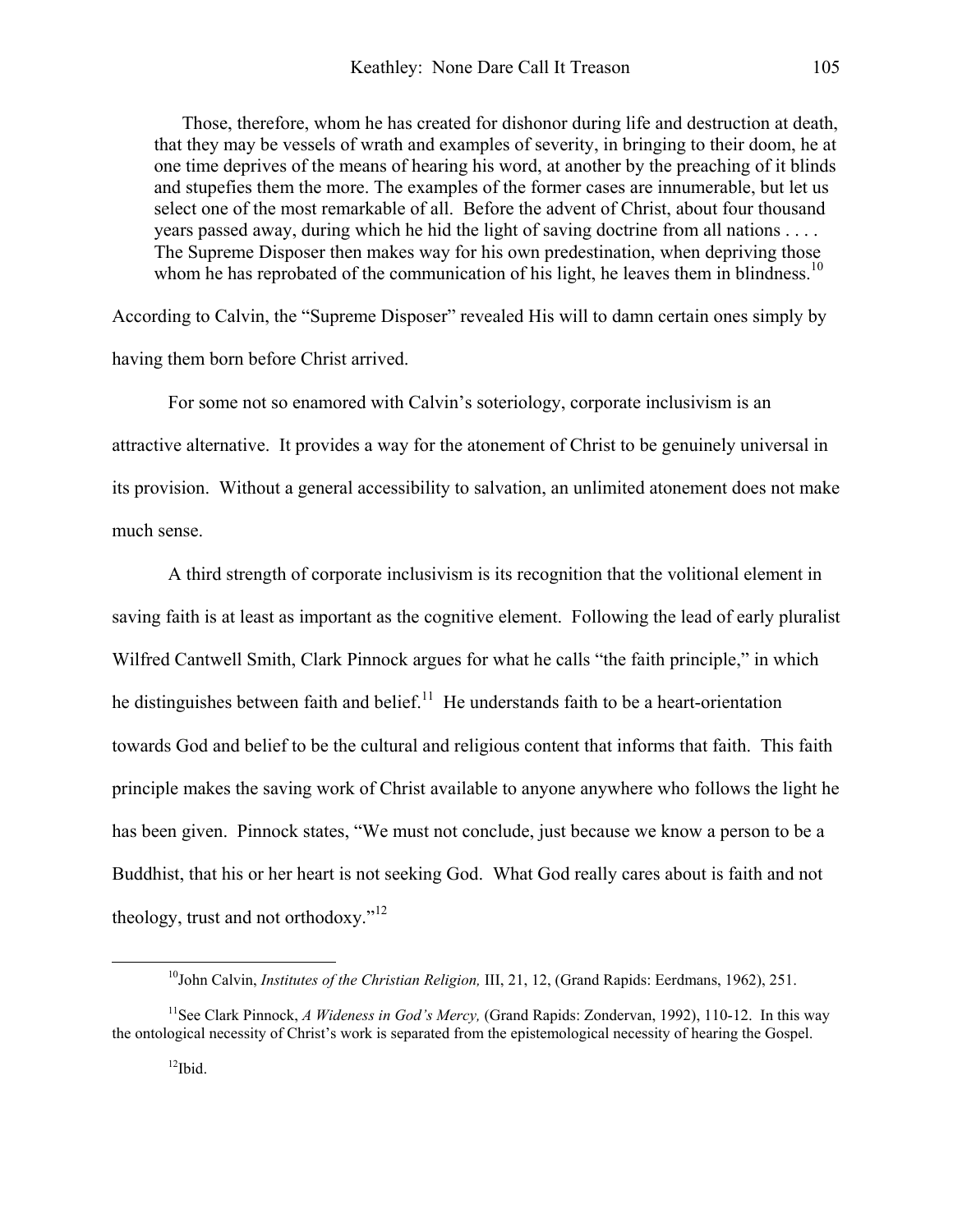Just as the confused woman with the issue of blood was healed by her superstitious belief in the touch of the hem of Jesus' garment (Matt. 9:20-22), so Christ honors the sincere faith of all, no matter how ill informed and misdirected their faith may be. Congar explains that the non-Christian manifests the faith principle when he demonstrates the "genuine desire" to serve God. This genuine desire, he states, is "to conform ourselves to his will. This desire is contained in love for him, and implicitly looks to all the positive elements of the divine will, even when circumstances prevent us from embracing them in actuality, or even from knowing them at all."<sup>13</sup>

 A fourth strength of corporate inclusivism is that it is more consistent with the biblical mandate for missions than its opponents give it credit. Adversaries of corporate inclusivism ask why the arduous task of missions is necessary if salvation is already being communicated via the non-Christian religions. Piper says that inclusivism "would seem to cut a nerve of urgency from missions."<sup>14</sup> Corporate inclusivists respond by pointing out that the Gospel needs to be preached in Afghanistan for the same reason it continues to be necessary to preach it in Alabama; in spite of whatever light those regions have already received, many in both places are still lost. If the Gospel-saturated Bible-belt is populated with those outside the fold, then how much more so are those areas where the message is obscured? Corporate inclusivists are quick to point out that they are not universalists and they do not believe that someone is saved by ignorance.

 They also point out that they are not the only ones with missiological problems. Substantial logical dilemmas also plague the soteriological scheme of exclusivists. Calvinism has had its share of critics who accuse it of impeding the cause of missions with its doctrine of unconditional election. Amos Yong is probably right when he observes that missiological

<sup>&</sup>lt;sup>13</sup>Yves Congar, *The Wide World My Parish: Salvation and Its Problems*, (Baltimore: Helicon Press, 1961), 118.

<span id="page-5-1"></span><span id="page-5-0"></span><sup>14</sup>Piper, *Let the Nations Be Glad!,* 119.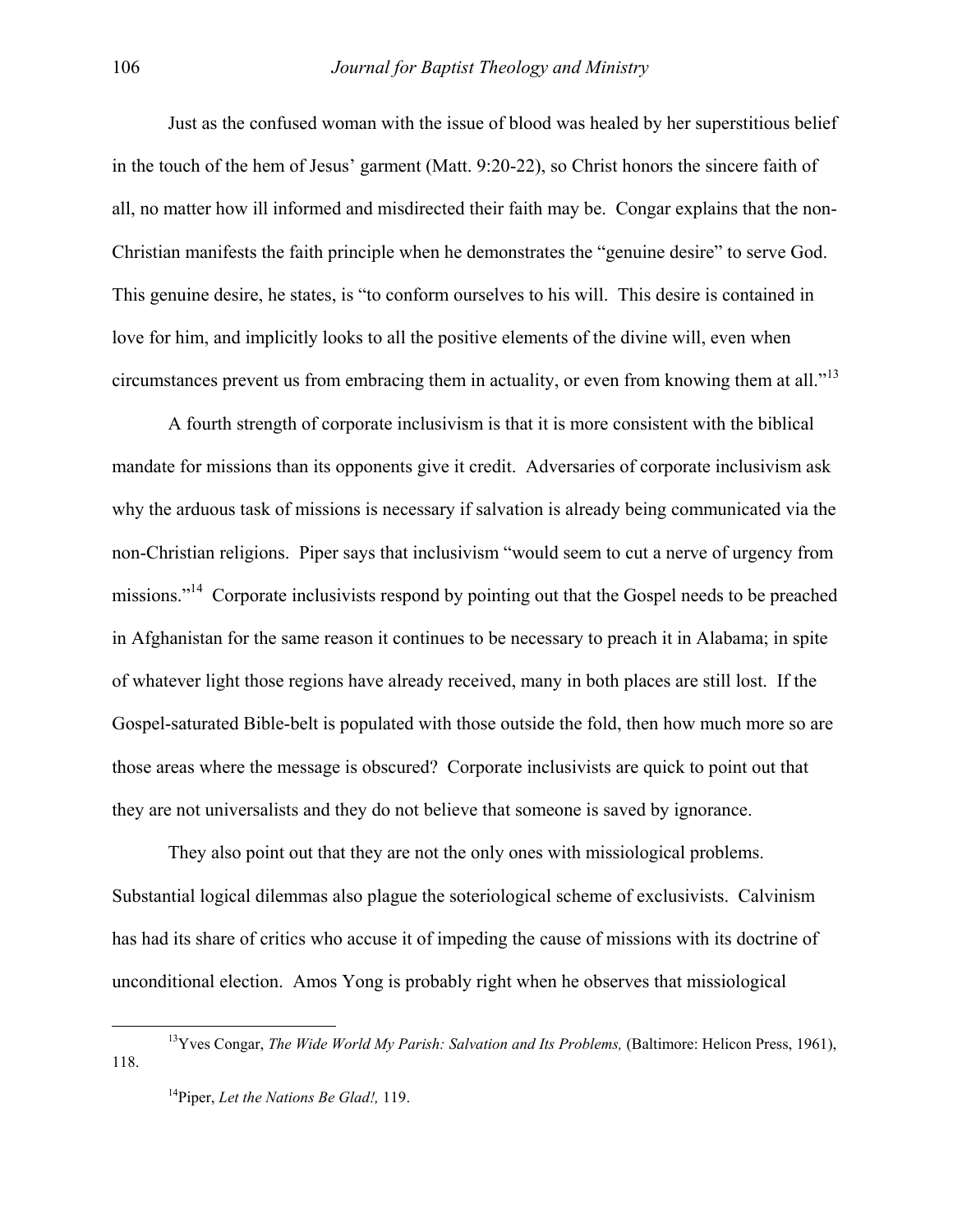objections against corporate inclusivism are often more pragmatic than they are theological.<sup>15</sup> John Piper and William Crockett seem to have a neurological disagreement because, in contrast to Piper, Crockett argues that inclusivism does not "cut the nerve-cord of missions" but instead provides a strong motivation to fulfill the Great Commission.[16](#page-6-1) He reasons that just as the Calvinist missionary travels the world seeking the Lord's elect, so the inclusivist searches for the anonymous Christian. For both, the ultimate motives for missions are the same: obedience to the call of God, the desire to advance the Kingdom of God, and the desire to see Christ glorified among the nations.

## **Critique of Corporate Inclusivism**

 In spite of its strengths, corporate inclusivism has even greater weaknesses that preclude it from being a viable option for evangelicals. In the first place, corporate inclusivism is not as generous as it seems. Gavin D'Costa is a leading proponent of corporate inclusivism,  $17$  and along with Alan Race, is one of the architects of the threefold taxonomy of exclusivism, inclusivism, and pluralism.<sup>18</sup> In what he calls "an act of public humiliation," D'Costa repudiates the threefold typology by pointing out that all three approaches to the theology of religions are forms of exclusivism because all three make absolute and exclusive truth claims.<sup>19</sup> He goes on

<span id="page-6-4"></span><span id="page-6-3"></span>19Gavin D'Costa, "The Impossibility of a Pluralist View of Religions," *Religious Studies* 32, (1996): 223.

<span id="page-6-0"></span><sup>&</sup>lt;sup>15</sup>Amos Yong, "Discerning the Spirit(s) in the World of Religions: Toward a Pneumatological Theology of Religions," in *No Other Gods Before Me? Evangelicals and The Challenge of World Religions.* ed. by John G. Stackhouse (Grand Rapids: Baker Books, 2001), 57.

<span id="page-6-1"></span><sup>16</sup>William V. Crockett and James G. Sigountos, "Are the Heathen Really Lost?" in *Through No Fault Of Their Own?* William V. Crockett and James G. Sigountos,eds. (Grand Rapids: Baker, 1991), 260-61.

<span id="page-6-2"></span> <sup>17</sup>See Gavin D'Costa, "Karl Rahner's Anonymous Christian: A Reappraisal," *Modern Theology* 1 (1985): 131-148.

<sup>18</sup>See Alan Race, *Christians and Religious Pluralism: Patterns in the Christian Theology of Religions*  (Maryknoll: Orbis, 1982).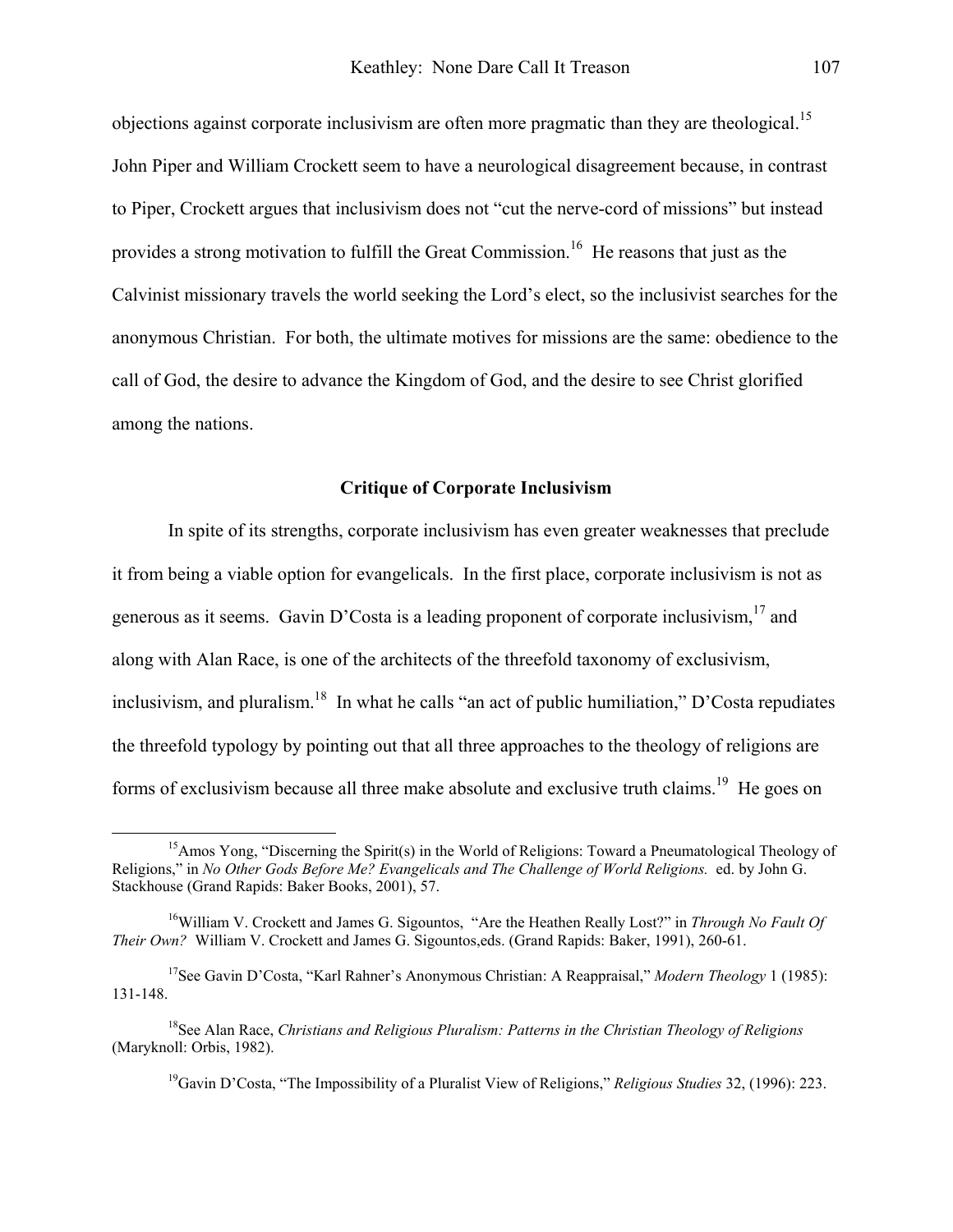to demonstrate that the threefold typology is misleading about the very point it is intended to highlight—the soteriological status of the adherents of the non-Christian religions. D'Costa illustrates his case by observing that there are proponents within all three camps who hold to some form of universalism.<sup>20</sup> What is really being distinguished by the threefold typology is a difference in belief as to what constitutes normative truth.

It is at this question of normative truth that corporate inclusivism has serious problems. If faith is separated from belief like inclusivists claim that it is, then what is the value of truth? Pinnock uses a passage from C. S. Lewis's *The Last Battle* of the Narnia chronicles to illustrate how the faith principle might work. However, the text highlights the problems with his position as much as its strengths. Emeth, a servant of the evil Tash stands before Lord Aslan, the allegorical Christ figure. Emeth expects to be judged and executed by Lord Aslan, but to his surprise and relief he is received instead. Lord Aslan explains, "Child, all the service thou hast done to Tash, I account as service done to me. $^{221}$  $^{221}$  $^{221}$ 

Pinnock's example raises a serious question: in the corporate inclusivist scheme, when does error become evil? By all appearances, the September  $11<sup>th</sup>$  terrorists were sincere in their belief that their actions were advancing righteousness, doing God's will, and would immediately usher them into (a very sensuous) heaven. Do corporate inclusivists believe that the genuine but erroneous faith of the terrorists was accepted? If not, does not the faith principle, so crucial to the corporate inclusivist argument, fall apart?

<span id="page-7-0"></span> $^{20}$ Examples of universalists of all three perspectives as not hard to find. Jan Bonda held to an exclusivist form of universalism, as did Karl Barth, though he never felt comfortable with it. Clark Pinnock rejects the label of universalist, but to his adherence of inclusivism he adds belief in a post-mortem encounter and annihilationism. This achieves a universalism of sorts: though not everyone is saved, the saved will be everyone. John Hick advocates both pluralism and universalism.

<span id="page-7-1"></span><sup>21</sup>Pinnock, *A Wideness in God's Mercy*, 97-98; and C. S. Lewis, *The Last Battle* (London: Penguin, 1956), 149.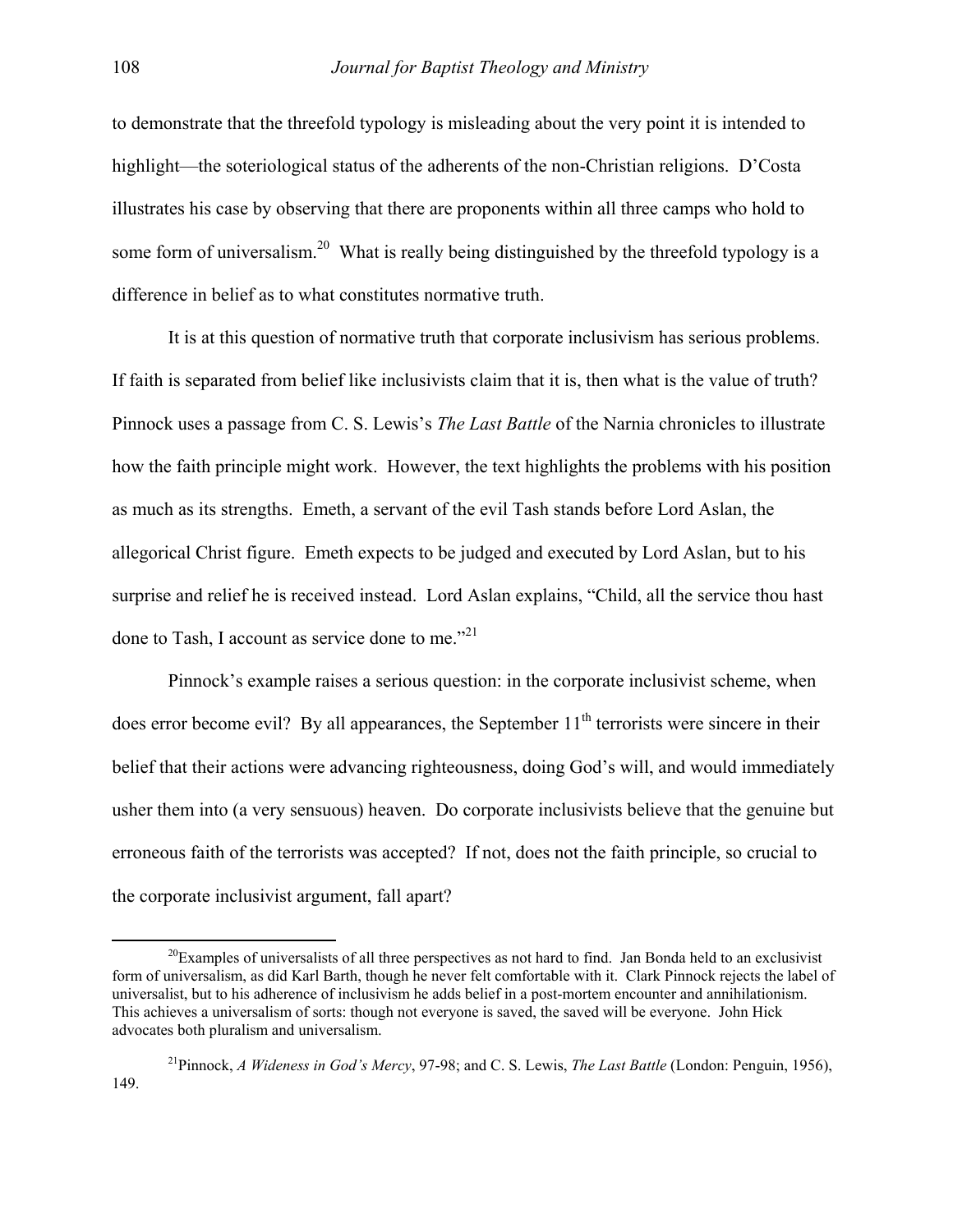A second serious weakness to corporate inclusivism is that it makes missiological claims that are difficult to support biblically. The corporate inclusivist view implicitly holds that the world religions are more salvifically effective than the preaching of the Gospel. In order for corporate inclusivism to work, the non-Christian religions must be conduits of grace. The wider hope position, if true, requires that not only will non-Christians be in heaven, but that they will be in the majority. The non-Christian religions will have been more effective in conveying the benefits of the Gospel than the preaching of the Gospel itself.

Corporate inclusivism seems to have been borne out of an unwarranted desperation brought about by the perceived failure of the church to accomplish its mandated mission. Rahner developed corporate inclusivism in the 1950's and 60's at a time when secular ideologies such as communism were making great strides while the organized Church appeared to be in full retreat.<sup>22</sup> He did not foresee the remarkable missiological gains in the Third World of the last twenty-five years. One can detect a strain of pessimism in the writings both of Rahner and of Küng during this period. $^{23}$  $^{23}$  $^{23}$ 

 A third criticism against corporate inclusivism is that inclusivists find elements in the non-Christian religions that they want to find rather than seeing what actually is there. At times, inclusivists cite examples of the teachings within some religions that they say are similar to the biblical understanding of grace and forgiveness.<sup>24</sup> Others have examined the very same

 $\overline{a}$ 

<span id="page-8-0"></span>22Maurice Boutin, "Anonymous Christianity: A Paradigm for Interreligious Encounter?" *Journal of Ecumenical Studies* 20 (1983): 613-19.

<span id="page-8-1"></span><sup>23</sup>See Karl Rahner, "Anonymous Christians," in *Theological Investigations* Vol. 6 (Baltimore: Helicon Press, 1969): 390; and Hans Küng, *The Council in Action: Theological Reflections on the Second Vatican Council*  (New York: Sheed and Ward, 1963): 252-53.

<span id="page-8-2"></span><sup>24</sup>See Pinnock, *A Wideness in God's Mercy*, 69-74, 100.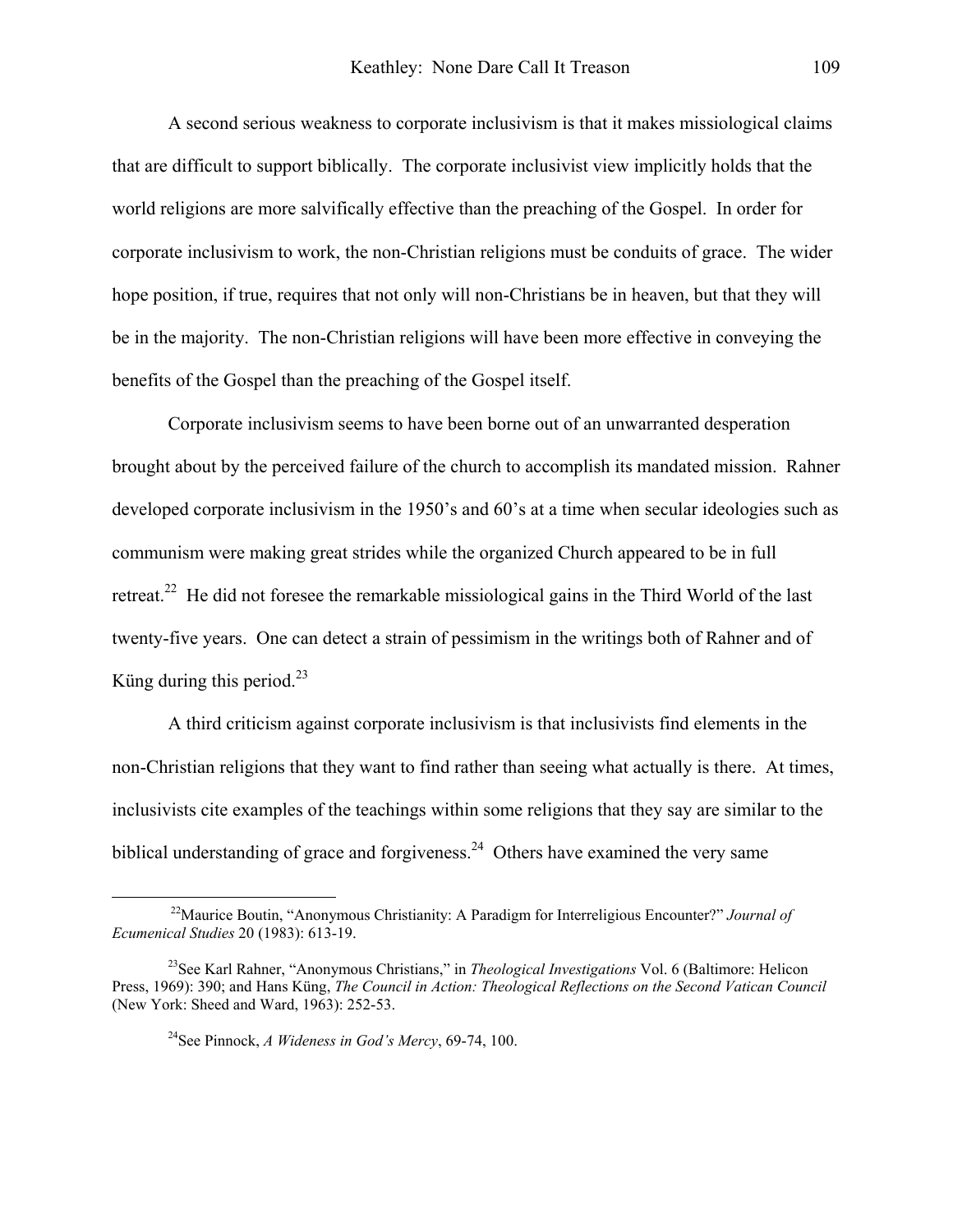teachings and have concluded that the inclusivists have discovered only what they were looking for.<sup>25</sup> In other words, corporate inclusivism may be a bad case of wishful thinking.<sup>[26](#page-9-1)</sup>

 Exclusivists and pluralists alike point out that corporate inclusivists claim to know non-Christians better than they know themselves. Corporate inclusivists believe that non-Christians are trusting Christ but do not realize it. Many non-Christians who are familiar with Rahner's concept of the anonymous Christian respond by pointing out that they know very well who they are or are not trusting. What is certainly true is that many adherents of the world religions find corporate inclusivism offensive. $27$ 

 In order to maintain the optimistic view of a wider hope, corporate inclusivists have found it necessary to file down the rough edges of the teachings of the world religions. In a remarkable chapter in his book *Ecumenical Jihad*, Peter Kreeft gives a fanciful account of meeting Confucius, Buddha, and Mohammad in heaven, with each one fervently and faithfully serving the Lord.<sup>28</sup> Each religious leader explains to Kreeft that Christ was the one to whom the leader was really pointing. Mohammad drops to the ground in obeisance at the mere mention of the name of Jesus. Never mind that during his earthly ministry he explicitly rejected both the

<span id="page-9-0"></span><sup>&</sup>lt;sup>25</sup>Corduan examines each example cited by Pinnock and concludes "none of these four cases is as helpful as Pinnock would like them to be." See Winfried Corduan, "Buddha, Shiva, and Muhammad: Theistic Faith in Other Religions?" *The Southern Baptist Journal of Theology* 2:2 (Summer, 1998): 40-49.

<span id="page-9-1"></span> $^{26}P$ innock admits this. He states, "Control beliefs are at work. The presupposition about God's universal salvific will biases me toward favoring inclusivist arguments. Maybe it makes me think better of them than I should, because I want them or something like them to be true." Clark Pinnock, "Overcoming Misgivings about Evangelical Inclusivism," *The Southern Baptist Journal of Theology* 2:2 (Summer, 1998): 35.

<span id="page-9-2"></span> $^{27}$ A former colleague, Bill Ratliff, tells of an exchange he observed at a seminar that he attended that was chaired by John Hick. Hick is perhaps the leading proponent of pluralism and considers Rahner's corporate inclusivism to be patronizing to the other religions. The seminar was composed of students from a variety of faiths. One student, a Muslim, asked the others if they loved God and desired to do his will. All replied in the affirmative. "Congratulations!" he exclaimed, "You are all anonymous Muslims!" Ratliff reported that Hick simply grinned broadly. (Personal conversation, February 2000, used with permission.)

<span id="page-9-3"></span><sup>28</sup>Peter Kreeft, *Ecumenical Jihad: Ecumenism and the Culture War* (San Francisco: Ignatius Press, 1996), 79-109.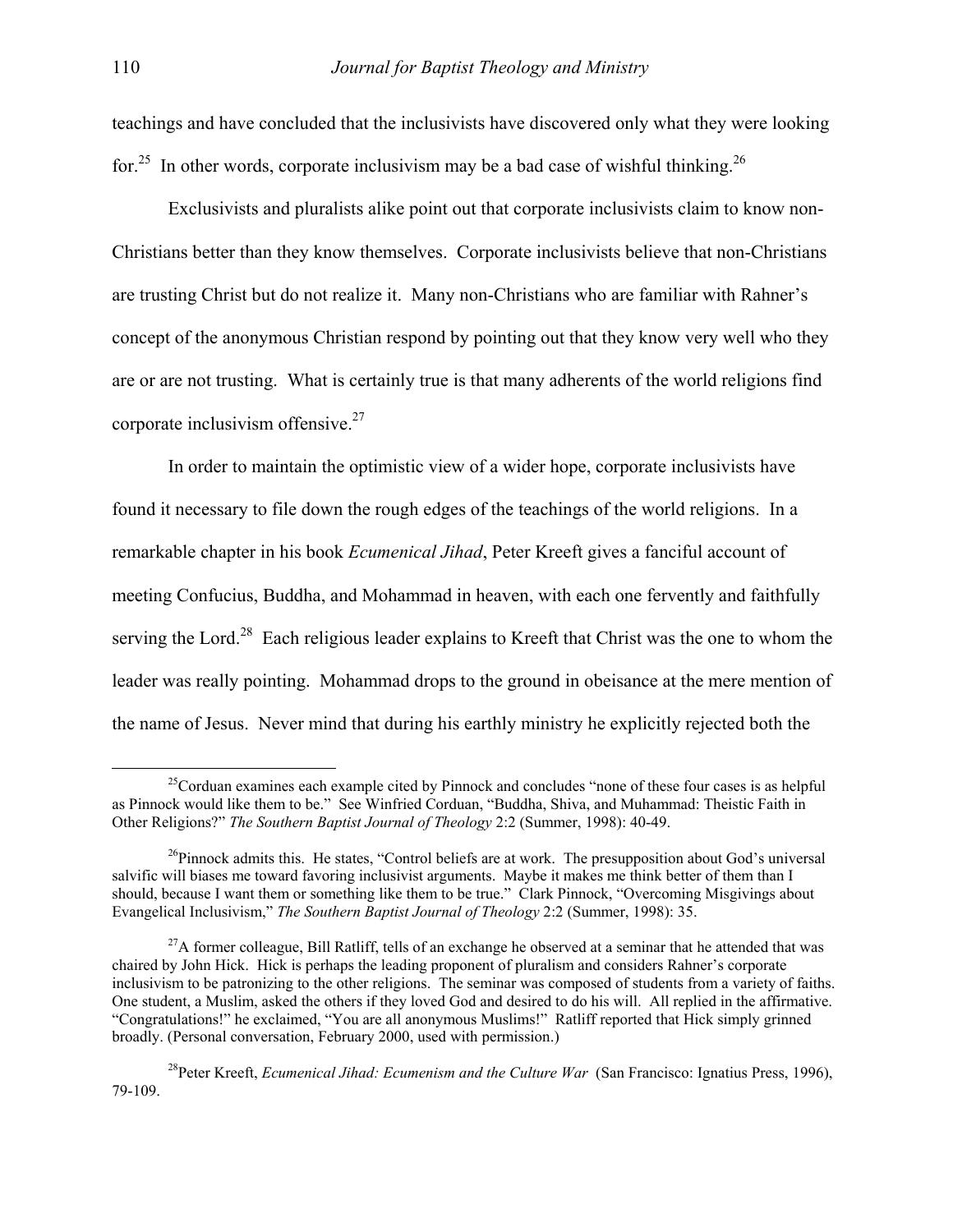incarnation and the crucifixion of Christ.<sup>29</sup> For critics like Fredericks, Kreeft is a classic example of a corporate inclusivist who is living in denial.<sup>30</sup>

 Corporate inclusivism displays an optimism about the other religions that is at least absent from the Bible and is perhaps alien to it. The Scriptures do not present the pagan religions as covert salvific vehicles. Even the most optimistic reading of the "holy pagan" tradition found in Scripture (Melchizedek, the Queen of Sheba, the Magi, etc.) cannot be stretched to provide cover for corporate inclusivism. As Edward Rommen points out, "Scripture never acknowledges salvific potential in other religions, i.e., none of the other religions is described as being able to lead an individual to a 'from-sin-liberating' knowledge of the one true God."<sup>31</sup> Even Maurice Boutin, an ardent supporter of corporate inclusivism, admits that "[y]et, there is no evidence at all that the idea of an anonymous Christianity can be based on Scripture."<sup>32</sup> Most evangelicals would consider this a fatal flaw for the corporate inclusivist position.

 A fourth criticism against corporate inclusivism is that in many ways it functions as a *de facto* pluralism. In spite of their best intentions, the doctrine of the Incarnation suffers the same fate with corporate inclusivism as it does with pluralism in at least two ways. The first way is when corporate inclusivists consider a functional Christology to be potentially salvific, and the second is when they use a Logos Christology to explain the presence of Christ in the other religions.

<span id="page-10-0"></span> <sup>29</sup>*The Quran* 4:157

<span id="page-10-2"></span><span id="page-10-1"></span><sup>30</sup>James L. Fredericks, *Faith Among Faiths* (New York: Paulist Press, 1999), 22-32.

<sup>31</sup>Edward Rommen, "Synthesis," in *Christianity and the Religions: A Biblical Theology of World Religions*, Edward Rommen and Harold Netland, eds. (Pasadena, CA: William Carey Library, 1995): 250.

<span id="page-10-3"></span><sup>&</sup>lt;sup>32</sup>Boutin, "Anonymous Christianity: A Paradigm for Interreligious Encounter?" 608-10.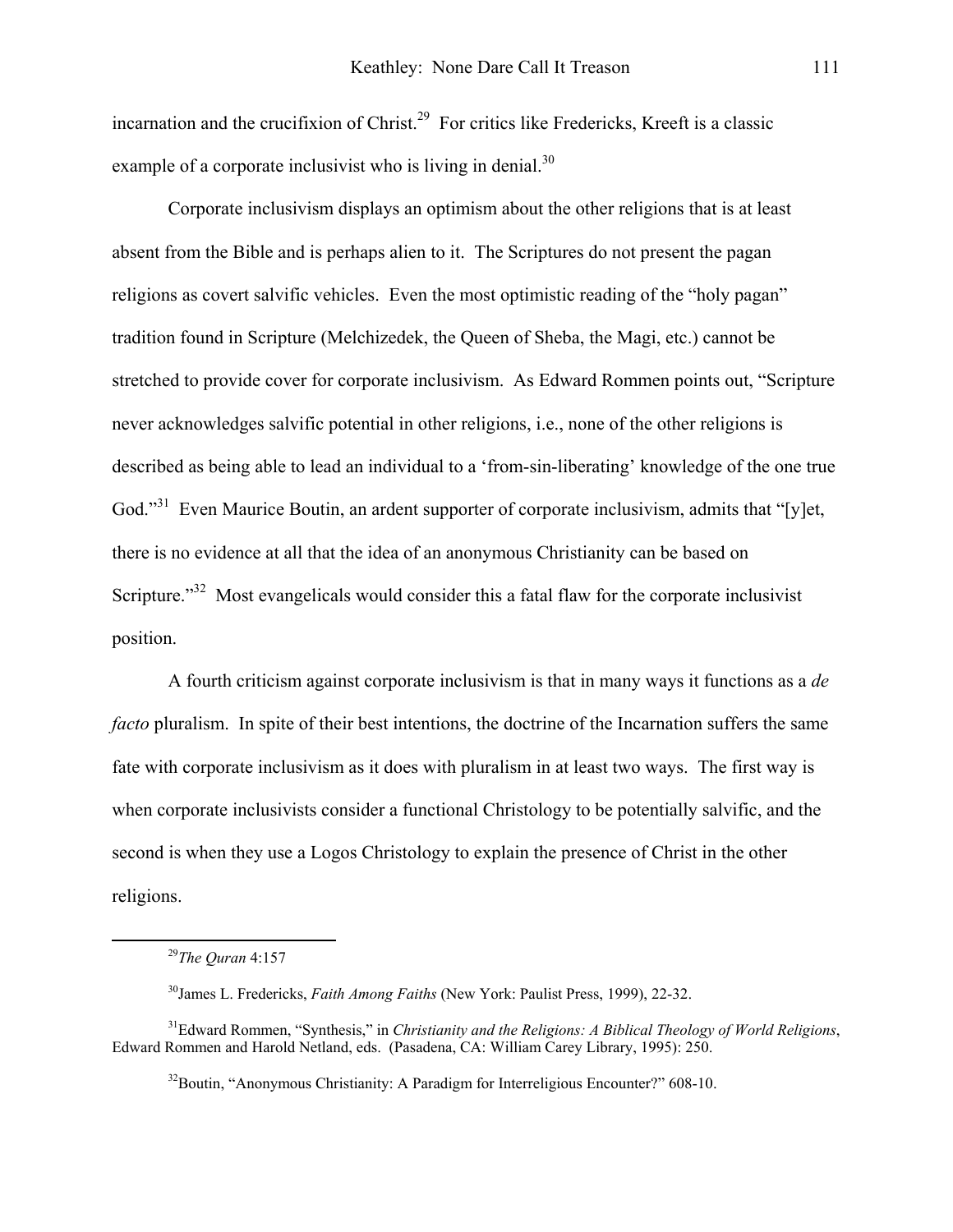Pluralists often argue for a functional Christology which rejects the view that Jesus of Nazareth is God incarnate in favor of understanding his messiahship in terms of what he did.<sup>33</sup> They see the title "Son of God" describing the role Jesus fulfilled rather than telling who he is.

 Pinnock effectively and rightly denounces pluralists for substituting a functional Christology for an ontological one. But unfortunately he goes on to conclude that faith in a functional Christ can be salvific.<sup>34</sup> If belief in a functional Christology will take a person to heaven, then how can it be so bad?

Corporate inclusivism also operates as a *de facto* pluralism in the way it utilizes a Logos Christology. Based on John 1:9 which describes Christ as "the true Light which gives light to every man coming into the world," Logos Christology argues that the Spirit of Christ is universally present throughout the world in a potentially salvific way.

 However John 1:9 is meant to be understood, a Logos Christology must not be used in such a way that the person and work of the historical Jesus is obscured. This seems to be the unfortunate outcome of the corporate inclusivism of Karl Rahner. In his twenty volume set of *Theological Investigations* one can find chapters devoted to the cosmic Christ but practically nothing about the Incarnation. Harvie Conn observes that in Rahner's scheme "the particularity of Jesus of Nazareth evaporates and Christ remains only as a universal Absolute, a spiritual experience of some ultimate Mysterion of common values.<sup>35</sup> Bradley bluntly describes the inclusivist formulation of Logos Christology as "theological acid" that eats away the connection

<span id="page-11-0"></span> <sup>33</sup>See John Hick and Paul Knitter, eds., *The Myth of Christian Uniqueness: Toward a Pluralistic Theology of Religion,* (Maryknoll: Orbis, 1988). Knitter sees the claims of Jesus' deity by the New Testament writers as hyperbolic statements of affection that they never intended to be taken literally.

<span id="page-11-2"></span><span id="page-11-1"></span><sup>34</sup>Pinnock, *A Wideness in God's Mercy*, 58-59, 60.

<sup>35</sup>Harvie M. Conn, "Do Other Religions Save?" in *Through No Fault Of Their Own?* William V. Crockett and James G. Sigountos, eds. (Grand Rapid: Baker, 1991), 200.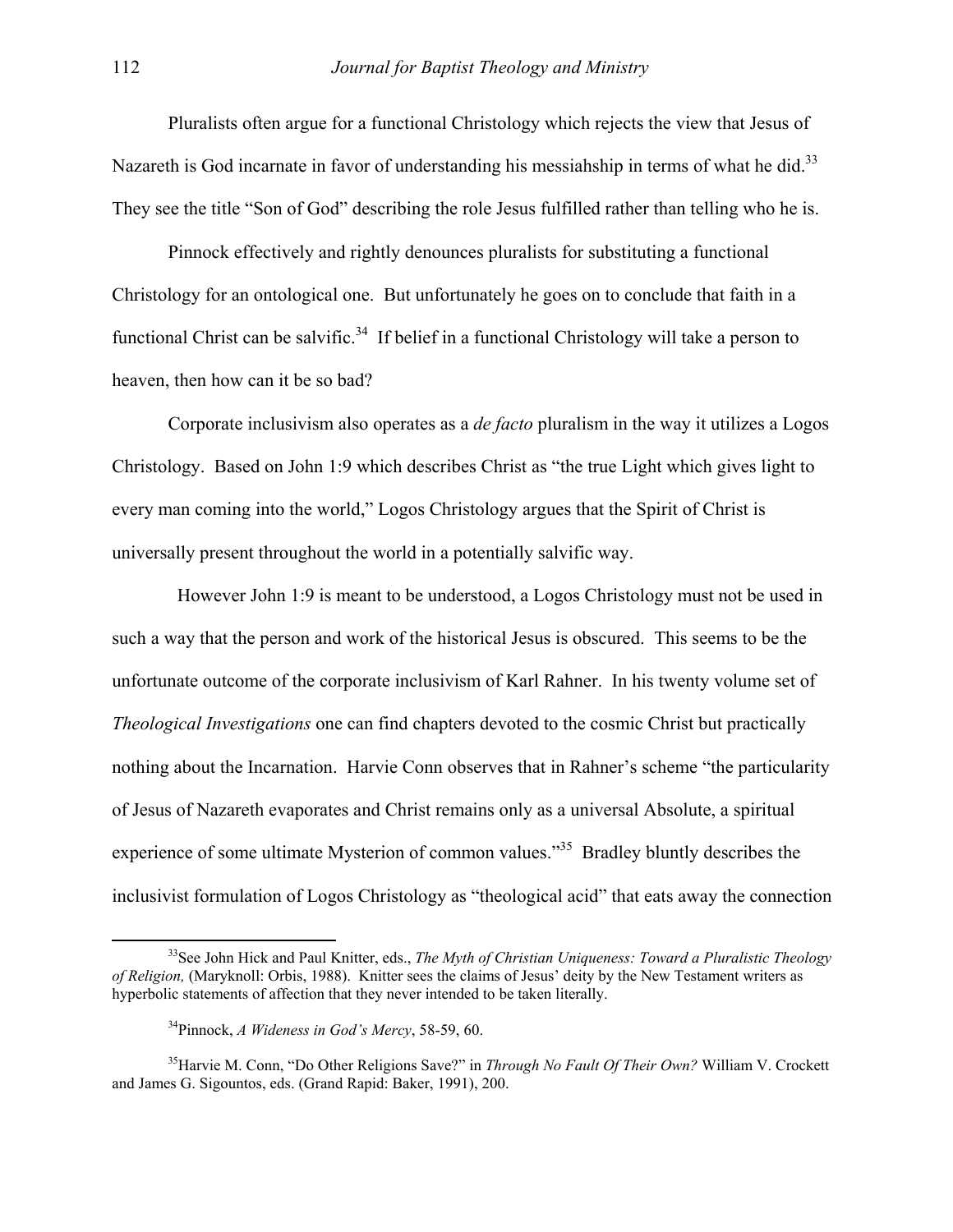between salvation and the historical revelation of Jesus Christ.<sup>36</sup> Corporate inclusivism is intended to combat the effects of pluralism on Christology, but this may be an example of the medicine being as bad as the disease.

Gavin D'Costa's discussion on Christian involvement in interreligious meetings reveals how corporate inclusivism slides into a *de facto* pluralism. He determines that it is proper for a Christian to take part in interreligious prayer services. Since the Spirit of the cosmic Christ is already present in the non-Christian religions, he sees interreligious prayer as a disciple-making activity.<sup>37</sup> D'Costa's inclusivism has him involved in projects that pluralists applaud but most exclusivists could not do in good conscience.

## **Conclusion**

<span id="page-12-1"></span>Corporate inclusivists are to be commended for their desire to account for the moral good found in the non-Christian religions, their desire to emphasize God's will for the salvation of all men, their emphasis on the volitional element to saving faith, and their commitment to proper motives in missions.

However, evangelicals must reject corporate inclusivism because it fails to maintain fidelity to the concept of truth, to deal with the non-Christian religions as they really are, to stay true to the biblical witness, and to protect a high Christology.

The corporate inclusivist cannot be considered a revolutionary herald like Paul Revere because the direction to which he points leads to theological disaster. So is the corporate inclusivist a Benedict Arnold? No, he is not a Quisling, because there is no indication of malice.

<span id="page-12-0"></span> <sup>36</sup>James E. Bradley, "*Logos* Christology and Religious Pluralism: A New Evangelical Proposal," in *Proceedings of the Wheaton Theology Conference: The Challenge of Religious Pluralism: An Evangelical Analysis and Response* (Wheaton: Wheaton Theology Conference, 1992): 202. He goes on to say, "It is well to remember that the concept is useful in idealism and process theology because it is so malleable: *Logos* Christology has a wax nose."